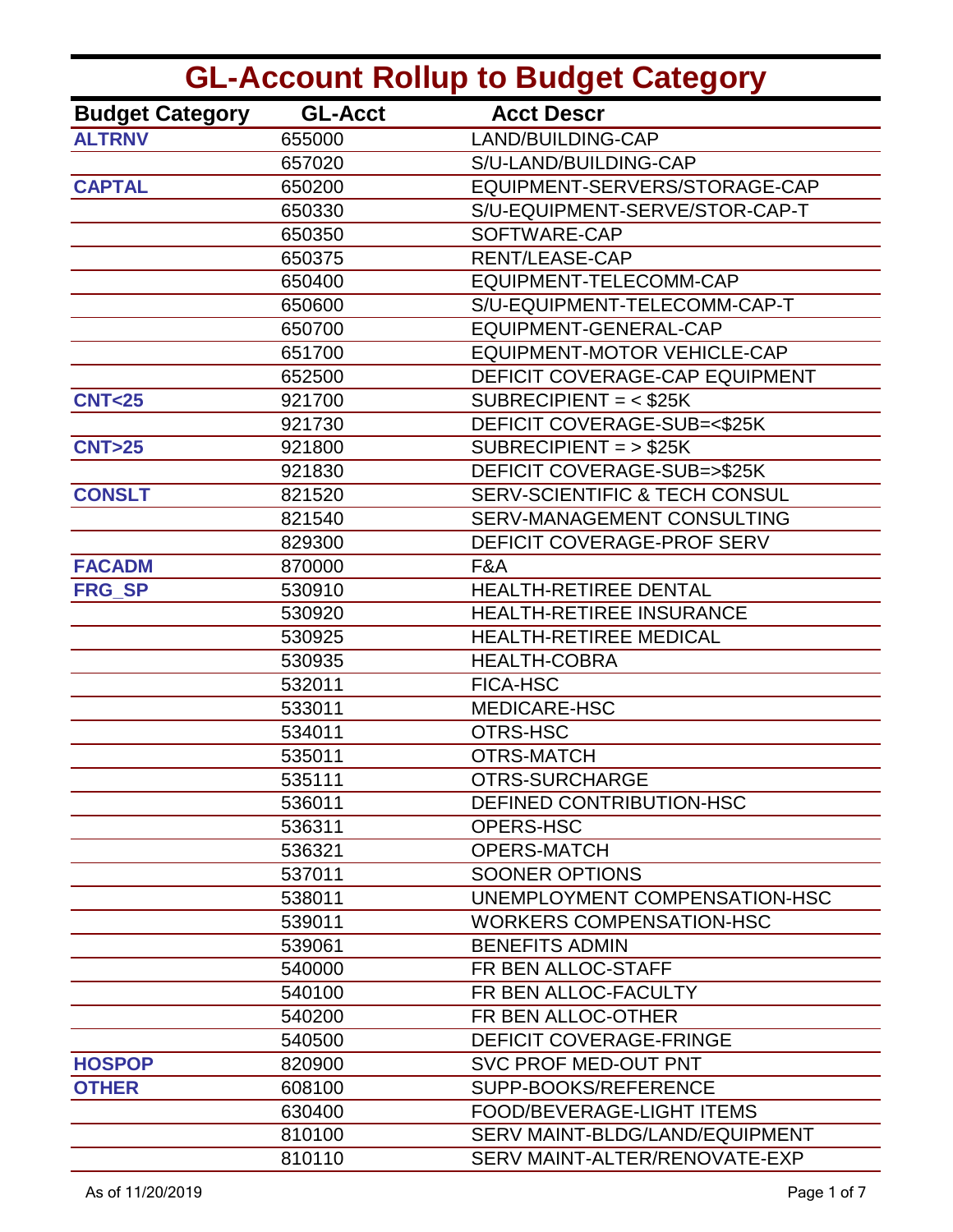| <b>GL-Account Rollup to Budget Category</b> |                |                                       |
|---------------------------------------------|----------------|---------------------------------------|
| <b>Budget Category</b>                      | <b>GL-Acct</b> | <b>Acct Descr</b>                     |
|                                             | 810150         | <b>SERV-SECURITY</b>                  |
|                                             | 810160         | SERV MAINT-EXISTING POLLUTION         |
|                                             | 810200         | <b>SERV MAINT-COMPUTER &amp; TECH</b> |
|                                             | 810520         | S/U-SERV MAINT-MOTORVEHICLE-NT        |
|                                             | 810600         | <b>SERV-LAUNDRY</b>                   |
|                                             | 810700         | <b>SERV MAINT-SOFTWARE</b>            |
|                                             | 815120         | S/U-SERV MAINT-BLDG/LAND-T            |
|                                             | 815125         | S/U-SERV MAINT-LABOR-NT               |
|                                             | 815130         | S/U-SERV MAINT-TENANT IMPROVE         |
|                                             | 815320         | S/U-SERV MAINT-EQUIPMENT-NT           |
|                                             | 815720         | S/U-SERV MAINT-SOFTWARE-NT            |
|                                             | 815820         | S/U-SERV MAINT-COMP & TECH-NT         |
|                                             | 821000         | SERV-PROFESSIONAL HEALTHCARE          |
|                                             | 821528         | <b>SVC PROF SURVEY &amp; MAPPING</b>  |
|                                             | 821529         | SVC PROF NON-MED TESTING LAB          |
|                                             | 821530         | <b>SERV-ARCHITECT &amp; ENGINEER</b>  |
|                                             | 821535         | <b>SERV-COMPUTER &amp; TECH</b>       |
|                                             | 821549         | ADVERTISING-JOB/PARTICIPANT           |
|                                             | 821559         | SVC PROF DOCUMENT PREPARATION         |
|                                             | 821561         | SVC PROF BUSINESS SVC CTR             |
|                                             | 821582         | <b>SVC PROF MED &amp; DIAG LABS</b>   |
|                                             | 821600         | NON-EMPLOYEE-DIRECT-TRVL              |
|                                             | 827210         | SERV-ADMIN FEE STUDENT HEALTH         |
|                                             | 828220         | S/U-SERV-GENERAL PROF-NT              |
|                                             | 828520         | S/U-SERV-COMP & TECH-T                |
|                                             | 829000         | SERV-PROFESSIONAL SCIENTIFIC          |
|                                             | 829100         | SERV-GENERAL PROFESSIONAL             |
|                                             | 830100         | ADVERTISING-MARKETING/PROMO           |
|                                             | 830360         | SERV-EMPLOYEE PLACEMENT/TEMP          |
|                                             | 830500         | <b>FOOD/BEVERAGE-BUSINESS MEALS</b>   |
|                                             | 830550         | S/U-FOOD/BEVERAGE-NT                  |
|                                             | 830600         | <b>SUBSCRIPTION</b>                   |
|                                             | 830610         | <b>LIBRARY ONLINE BOOKS-EXP</b>       |
|                                             | 830620         | <b>LIBRARY ONLINE SERIALS-EXP</b>     |
|                                             | 830630         | <b>LIBRARY ONLINE OTHER-EXP</b>       |
|                                             | 830750         | EMPLOYEE-MOVING                       |
|                                             | 831000         | SERV-GENERAL NON-PROFESSIONAL         |
|                                             | 831100         | SERV-TELE/TRANSLAT/TRANSCRIPT         |
|                                             | 833920         | SVC PERS OTH PERS-S/U                 |
|                                             | 860100         | UTILITIES-COMM/TELECOMM               |
|                                             | 860200         | UTILITIES-ELECTRIC                    |
|                                             | 860300         | UTILITIES-GENERAL                     |
|                                             | 860310         | S/U-UTILITIES-GENERAL-T               |
|                                             | 860400         | UTILITIES-NATURAL GAS                 |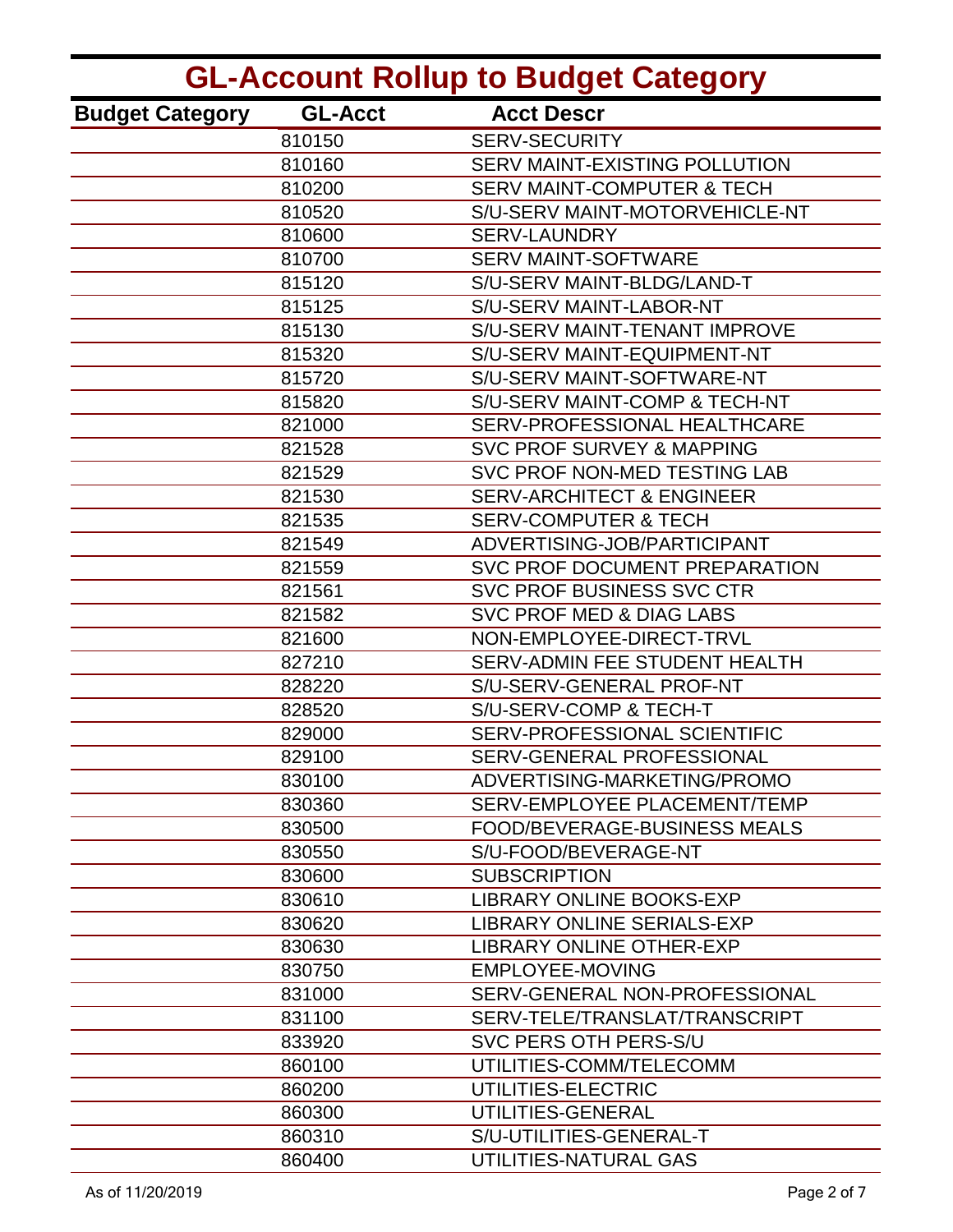| <b>GL-Account Rollup to Budget Category</b> |                |                                   |
|---------------------------------------------|----------------|-----------------------------------|
| <b>Budget Category</b>                      | <b>GL-Acct</b> | <b>Acct Descr</b>                 |
|                                             | 860900         | S/U-UTILITIES-COMM/TELECOM-T      |
|                                             | 905010         | <b>RENT/LEASE-COMP &amp; TECH</b> |
|                                             | 905020         | RENT/LEASE-SOFTWARE               |
|                                             | 905040         | <b>RENT/LEASE-LAND</b>            |
|                                             | 905050         | <b>RENT/LEASE-OFFICE SPACE</b>    |
|                                             | 905055         | S/U-RENT/LEASE-OFFICE SPACE-NT    |
|                                             | 905060         | S/U-RENT/LEASE-URP-NT             |
|                                             | 905065         | S/U-RECOVERY OPERATING-NT         |
|                                             | 905070         | <b>RENT/LEASE-OTHER BUILDING</b>  |
|                                             | 905072         | RENT/LEASE-DOCUMENT STORAGE       |
|                                             | 905075         | S/U-RENT/LEASE-OTHER BLDING-NT    |
|                                             | 905080         | <b>RENT/LEASE-GENERAL</b>         |
|                                             | 905800         | RENT/LEASE-OTHER PHYSICAL         |
|                                             | 905905         | S/U-RENT-OTHER-T                  |
|                                             | 905910         | S/U-RENT/LEASE-MOTORPOOL-NT       |
|                                             | 906100         | INS-DISAB/HEALTH-STUDENTS         |
|                                             | 906110         | INS-DIS/LIAB/HEALTH-RESIDENTS     |
|                                             | 906120         | <b>INS-LIAB-STUDENTS</b>          |
|                                             | 906130         | <b>INS-LIAB-FACULTY</b>           |
|                                             | 906140         | INS-LIAB-FELLOW/MD                |
|                                             | 906150         | <b>INS-LIAB-OTHER</b>             |
|                                             | 906200         | INS-CLAIMS-HEALTH-STUDENT         |
|                                             | 906600         | <b>INSURANCE-RISK MANAGEMENT</b>  |
|                                             | 906700         | <b>SURETY BONDS</b>               |
|                                             | 907100         | DEBT SERV BONDS-PRINCIPAL         |
|                                             | 907200         | DEBT SERV BONDS-INTEREST          |
|                                             | 907300         | DEBT SERV BONDS-OTHER             |
|                                             | 920100         | <b>SERV-BANK CHARGE</b>           |
|                                             | 920150         | COST OF GOODS SOLD                |
|                                             | 920350         | <b>TRAINING</b>                   |
|                                             | 920400         | TUITION-HIGHER EDUCATION          |
|                                             | 920460         | NON-EMPLOYEE-REIMB-TAX            |
|                                             | 920500         | <b>FREIGHT/SHIPPING</b>           |
|                                             | 920550         | <b>FEE</b>                        |
|                                             | 920555         | S/U-FEE-NT                        |
|                                             | 920600         | INDEM/RESTITUTION/SETTLEMENT      |
|                                             | 920610         | <b>LEGAL SETTLEMENTS-1099</b>     |
|                                             | 920700         | LICENSES/PERMITS                  |
|                                             | 920710         | S/U-PARKING-OPEN-NT               |
|                                             | 920720         | S/U-PARKING-HSC STUDENT-NT        |
|                                             | 920730         | S/U-PARKING-CHILDRENS-NT          |
|                                             | 920740         | S/U-PARKING-HSC PATIENT-NT        |
|                                             | 920750         | S/U-PARKING-URP-NT                |
|                                             | 920760         | S/U-PARKING-SHUTTLE-NT            |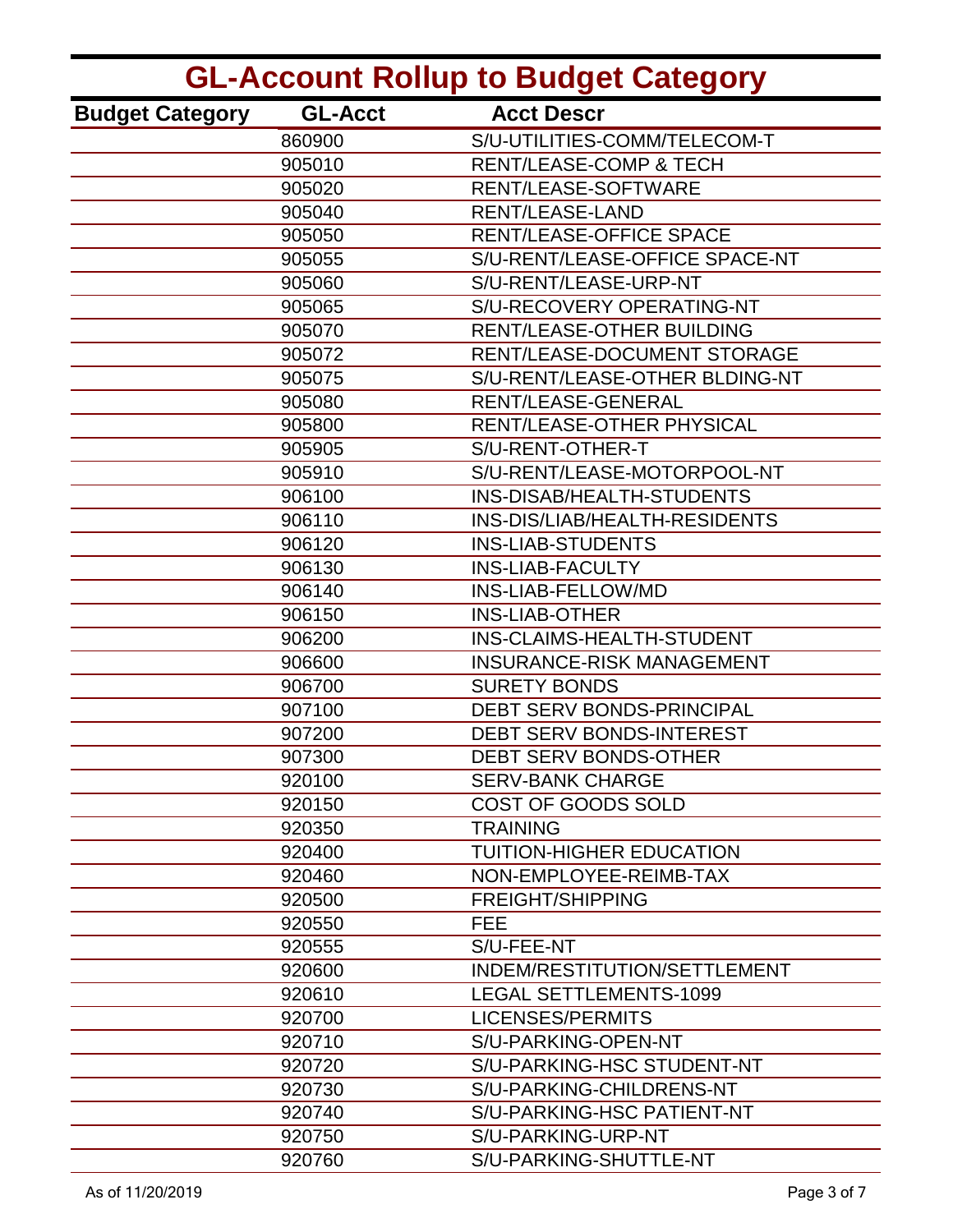| <b>GL-Account Rollup to Budget Category</b> |                |                                          |
|---------------------------------------------|----------------|------------------------------------------|
| <b>Budget Category</b>                      | <b>GL-Acct</b> | <b>Acct Descr</b>                        |
|                                             | 920770         | S/U-PARKING-CANCER CENTER-NT             |
|                                             | 920830         | <b>MEMBERSHIP</b>                        |
|                                             | 920895         | S/U-MEMBERSHIP-T                         |
|                                             | 921120         | <b>SERV-RESALE</b>                       |
|                                             | 921200         | <b>PARTICIPANT PMTS &amp; GIFT CARDS</b> |
|                                             | 921210         | PARTICIPANT PETTYCASH REPLENIS           |
|                                             | 921300         | <b>LATE PAYMENT PENALTY</b>              |
|                                             | 921400         | <b>POSTAGE</b>                           |
|                                             | 921600         | <b>ROYALTIES</b>                         |
|                                             | 922000         | <b>TAXES-OK TAX COMMISSION</b>           |
|                                             | 922010         | <b>TAXES-FEDERAL GOVERNMENT</b>          |
|                                             | 922020         | S/U-TAXES-INLIEUOFADVALOREM-NT           |
|                                             | 922150         | UNCLAIMED PROPERTY TO OST                |
|                                             | 922210         | <b>APPROVED PROGRAMS</b>                 |
|                                             | 922310         | <b>ACTIVITIES-STUDENT</b>                |
|                                             | 922320         | <b>ACTIVITIES-PATIENT/OTHER</b>          |
|                                             | 922400         | <b>EMPLOYEE-AWARDS</b>                   |
|                                             | 922450         | NON-EMPLOYEE-AWARDS-TAX                  |
|                                             | 922500         | <b>DEFICIT COVERAGE-OTHER</b>            |
|                                             | 922900         | S/U-POSTAGE-NT                           |
|                                             | 955010         | DEPT EXP-ADMIN OVERHEAD                  |
|                                             | 955020         | <b>DEPT EXP-CME REGISTRATION</b>         |
|                                             | 955070         | <b>DEPT EXP-HONORARIUM</b>               |
|                                             | 955090         | <b>DEPT EXP-LAB COSTS</b>                |
|                                             | 955100         | <b>DEPT EXP-SUPPLIES</b>                 |
|                                             | 955130         | DEPT EXP-OTHER PROF SERVICES             |
|                                             | 955140         | DEPT EXP-PATIENT CARE                    |
|                                             | 955150         | <b>DEPT EXP-PHARMACEUTICALS</b>          |
|                                             | 955160         | <b>DEPT EXP-PHYSICIAN SERVICES</b>       |
|                                             | 955170         | DEPT EXP-PPP ADMIN OVERHEAD              |
|                                             | 955200         | <b>DEPT EXP-VACCINES</b>                 |
|                                             | 955210         | DEPT EXP-X-RAY                           |
|                                             | 955270         | <b>DEPT EXP-RENT/LEASE SPACE</b>         |
|                                             | 955280         | DEPT EXP-CLINIC INFO SYSTEMS             |
|                                             | 955285         | <b>DEPT EXP-CALL CENTER</b>              |
|                                             | 955290         | <b>DEPT EXP-MEDICAL RECORDS</b>          |
|                                             | 955295         | DEPT EXP-SCHUSTERMAN OPERATION           |
|                                             | 955400         | DEPT EXP-CLINIC REIMB XFR                |
|                                             | 955500         | DEPT EXP-PAYROLL FUNDING                 |
|                                             | 955600         | <b>DEPT EXP-STIPEND/FRINGE</b>           |
|                                             | 955610         | DEPT EXP-PATIENT CARE SPNSR              |
|                                             | 955620         | DEPT EXP-IRB PROTOCOL REVIEWS            |
|                                             | 955900         | <b>DEPT EXP-MISC</b>                     |
|                                             | 991300         | <b>MAND XFR OUT-LOAN FUND MATCH</b>      |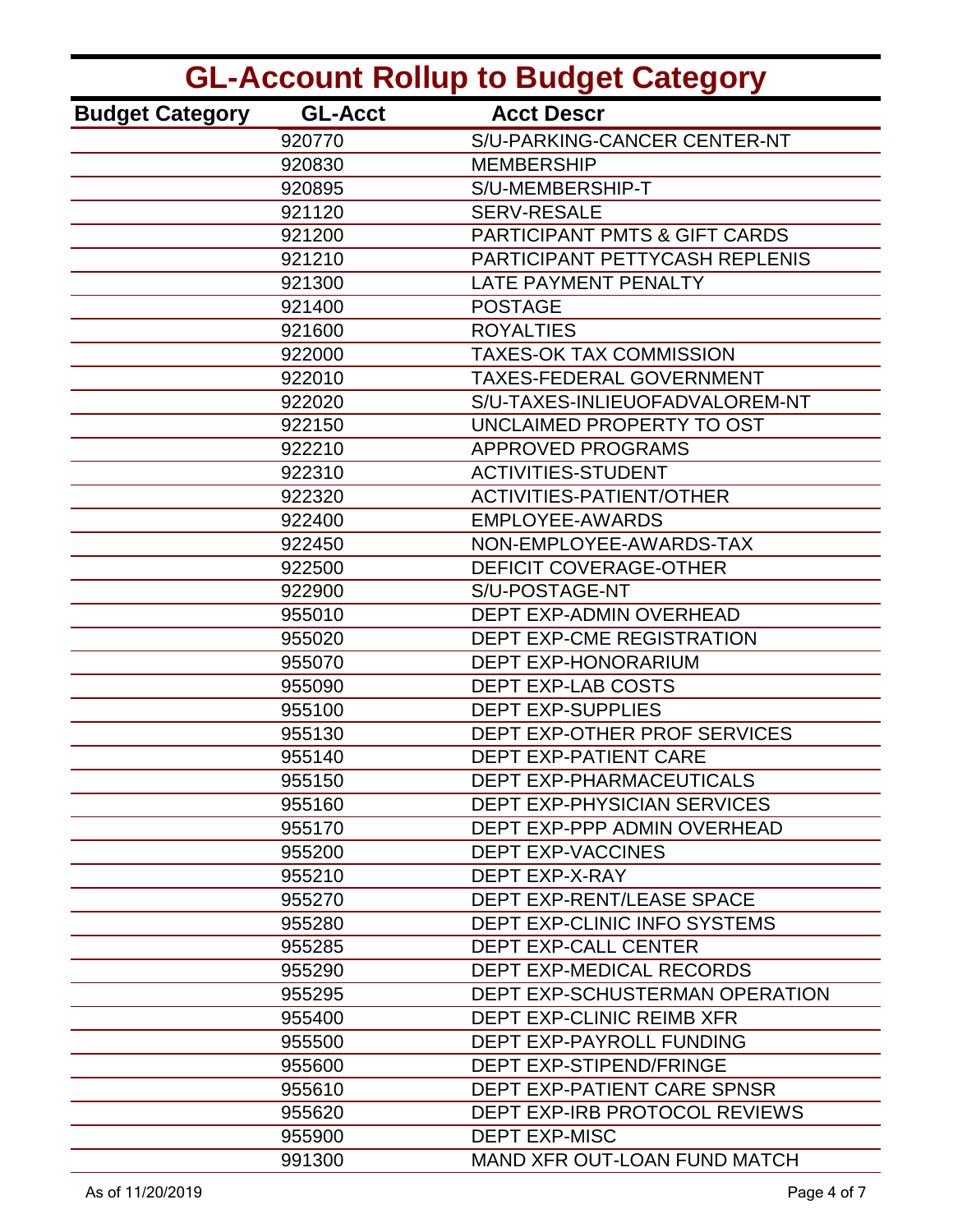| <b>GL-Account Rollup to Budget Category</b> |                |                                      |
|---------------------------------------------|----------------|--------------------------------------|
| <b>Budget Category</b>                      | <b>GL-Acct</b> | <b>Acct Descr</b>                    |
|                                             | 992300         | NON-MAND XFR OUT-MATCH GRANT         |
|                                             | 999400         | NON-MAND XFR OUT-RSRCH INC I/C       |
|                                             | 999410         | NON-MAND XFR OUT-DEPT I/C            |
|                                             | 999430         | NON-MAND XFR OUT-SECTION I/C         |
| <b>PATCAR</b>                               | 821060         | <b>SVC PROF-PATIENT CARE</b>         |
| <b>SAL SP</b>                               | 511011         | <b>SALARY-STAFF FULL TIME</b>        |
|                                             | 511021         | <b>SALARY-FACULTY FULL TIME</b>      |
|                                             | 511022         | <b>SALARY-FACULTY CLINICAL</b>       |
|                                             | 511051         | <b>SALARY-FACULTY PART TIME</b>      |
|                                             | 511061         | SALARY-STAFF PART TIME               |
|                                             | 511341         | SALARY-OTHER TRAINEE/POST DOC        |
|                                             | 511361         | SALARY-OTHER RESIDENT/POST DOC       |
|                                             | 511500         | DEFICIT COVERAGE-SALARY/WAGES        |
|                                             | 521511         | <b>WAGES-HOURLY FULL TIME</b>        |
|                                             | 521521         | <b>WAGES-HOURLY PART TIME</b>        |
|                                             | 521531         | <b>WAGES-STUDENT ASSISTANT</b>       |
|                                             | 521541         | <b>WAGES-STUDENT/STIPENDS</b>        |
| <b>STIPND</b>                               | 521550         | <b>WAGES-NON NRSA STIPEND</b>        |
|                                             | 551000         | <b>SCHOLARSHIP-F&amp;A EXEMPT</b>    |
|                                             | 552000         | SCHOLARSHIP-NON-EMPLOYEE             |
|                                             | 553000         | <b>SCHOLARSHIP-F&amp;A LIABLE</b>    |
|                                             | 553500         | <b>DEFICIT COVERAGE-STIPEND</b>      |
| <b>SUPPL</b>                                | 600100         | SUPP-LABORATORY                      |
|                                             | 600300         | <b>UNIFORMS</b>                      |
|                                             | 600400         | <b>SUPP-LAB ANIMALS</b>              |
|                                             | 600700         | <b>RADIATION</b>                     |
|                                             | 602200         | <b>SUPP-OTHER</b>                    |
|                                             | 602300         | <b>SUPP-COMPUTER &amp; TECH</b>      |
|                                             | 602500         | <b>SUPP-ONLINE MATERIALS</b>         |
|                                             | 602600         | SUPP-PHOTOGRAPHY                     |
|                                             | 602700         | <b>SUPP-OFFICE</b>                   |
|                                             | 604100         | <b>SUPP-PATIENT</b>                  |
|                                             | 604300         | SUPP-PERSONAL SAFETY                 |
|                                             | 604500         | SUPP-PHARMACEUTICAL                  |
|                                             | 604600         | <b>SUPP-VACCINE</b>                  |
|                                             | 606100         | <b>SUPP MAINT-GENERAL</b>            |
|                                             | 606500         | <b>SUPP MAINT-MOTOR VEHICLE</b>      |
|                                             | 606600         | <b>SUPP MAINT-MOTOR VEHICLE FUEL</b> |
|                                             | 606900         | <b>SUPP-SHOP MATERIALS</b>           |
|                                             | 608200         | <b>EXAMS</b>                         |
|                                             | 608250         | S/U-EXAMS-NT                         |
|                                             | 608300         | <b>DEPT EXP-LIBRARY RESOURCES</b>    |
|                                             | 608400         | SUPP-EDUCATIONAL                     |
|                                             | 630100         | FOOD/BEVERAGE-MATERIALS              |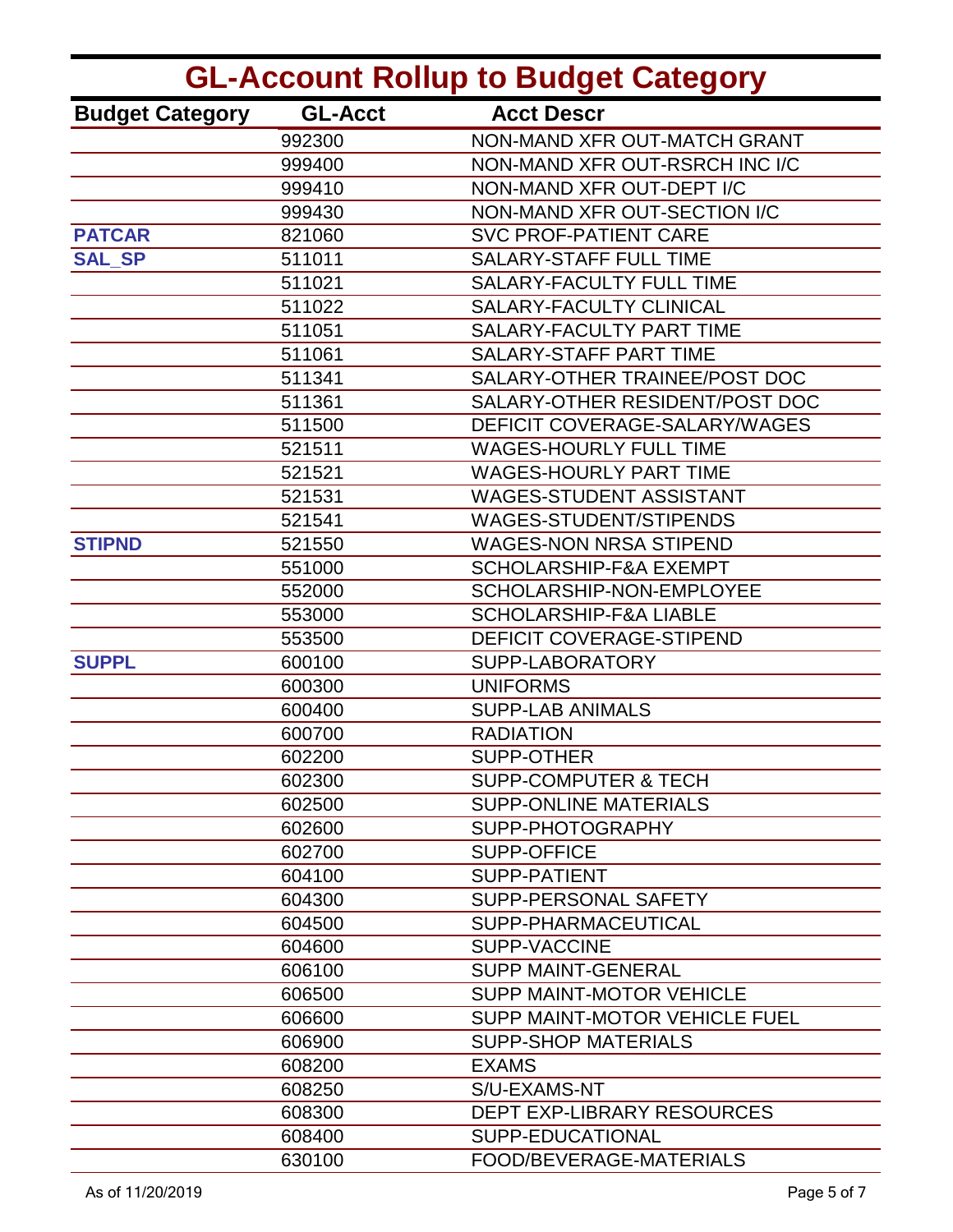| <b>GL-Account Rollup to Budget Category</b> |                |                                    |
|---------------------------------------------|----------------|------------------------------------|
| <b>Budget Category</b>                      | <b>GL-Acct</b> | <b>Acct Descr</b>                  |
|                                             | 630200         | <b>SUPP-FORAGE</b>                 |
|                                             | 630250         | SUPP-BEDDING                       |
|                                             | 630300         | SPLY OTH-RECREATION-STU/PTNT       |
|                                             | 630450         | <b>SUPP-EVENT</b>                  |
|                                             | 630500         | SOFTWARE-EXP                       |
|                                             | 630800         | S/U-SOFTWARE-EXP-T                 |
|                                             | 630900         | S/U-SUPP-T                         |
|                                             | 640000         | DEFICIT COVERAGE-SUPPLY            |
|                                             | 660100         | EQUIPMENT-GENERAL-EXP              |
|                                             | 660300         | EQUIPMENT-SERVERS/STORAGE-EXP      |
|                                             | 660400         | EQUIPMENT-TELECOMM-EXP             |
|                                             | 660520         | S/U-EQUIPMENT-COMP & TECH-T        |
|                                             | 660530         | <b>EQUIPMENT-TABLET</b>            |
|                                             | 660540         | <b>EQUIPMENT-SMART/CELL PHONE</b>  |
|                                             | 660550         | EQUIPMENT-STANDARD DESK&LAPTOP     |
|                                             | 660600         | S/U-EQUIPMENT-GENERAL-EXP-T        |
|                                             | 660800         | <b>EQUIPMENT-MOTOR VEHICLE-EXP</b> |
|                                             | 955105         | <b>DEPT EXP-ANIMALS</b>            |
| <b>TRAVEL</b>                               | 701111         | TRVL-REIMB-STATE-MILEAGE           |
|                                             | 701112         | TRVL-REIMB-STATE-LODGING           |
|                                             | 701114         | TRVL-REIMB-STATE-PER DIEM          |
|                                             | 701115         | TRVL-REIMB-STATE-PUBLIC TRANS      |
|                                             | 701116         | TRVL-REIMB-STATE-MISC              |
|                                             | 701117         | TRVL-REIMB-STATE-CAR RENT          |
|                                             | 701121         | TRVL-REIMB-DOM-MILEAGE             |
|                                             | 701122         | TRVL-REIMB-DOM-LODGING             |
|                                             | 701123         | TRVL-REIMB-DOM-PUBLIC TRANS        |
|                                             | 701124         | TRVL-REIMB-DOM-PER DIEM            |
|                                             | 701125         | <b>TRVL-REIMB-DOM-LOCAL TRANS</b>  |
|                                             | 701126         | TRVL-REIMB-DOM-MISC                |
|                                             | 701127         | <b>TRVL-REIMB-DOM-CAR RENT</b>     |
|                                             | 701130         | TRVL-DIRECT-DOM-CAR RENT           |
|                                             | 701136         | <b>TRVL-DIRECT-DOM-MISC</b>        |
|                                             | 701139         | TRVL-REIMB-DOM-NON-EMPLOYEE        |
|                                             | 701146         | TRVL-DIRECT-STATE-MISC             |
|                                             | 701212         | TRVL-DIRECT-DOM-LODGING            |
|                                             | 701214         | TRVL-DIRECT-DOM-MEALS              |
|                                             | 701215         | TRVL-DIRECT-STATE-PUBLIC TRANS     |
|                                             | 701217         | TRVL-DIRECT-STATE-CAR RENT         |
|                                             | 701223         | TRVL-DIRECT-DOM-PUBLIC TRANS       |
|                                             | 701225         | TRVL-DIRECT-DOM-LOCAL TRANS        |
|                                             | 701227         | TRVL-DIRECT-DOM-REGISTRATION       |
|                                             | 701325         | TRV-DOM TRANS-S/U                  |
|                                             | 701335         | DEFICIT COVERAGE-TRVL-DOM          |